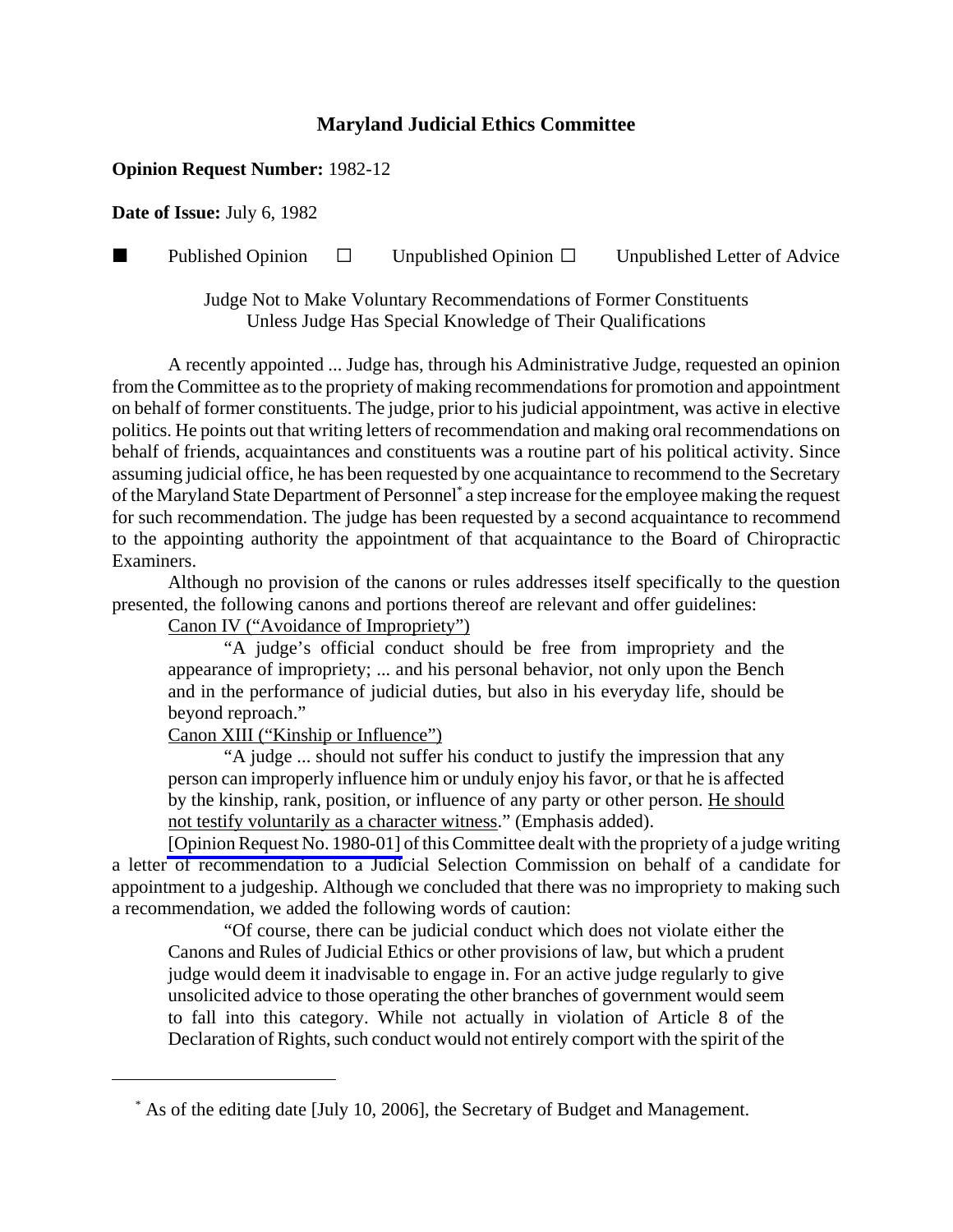## **Maryland Judicial Ethics Committee**

**Opinion Request Number:** 1982-12

**Date of Issue:** July 6, 1982

Published Opinion  $\Box$  Unpublished Opinion  $\Box$  Unpublished Letter of Advice Page 2 of 3

separation of powers principle."

We find even more persuasive our [Opinion Request No. 1981-03 (unpublished)] in which we concluded that it would be improper for a judge to write to the Attorney General of the United States, recommending the transfer of X from Prison ... to the Detention Center. Although the judge in that case was familiar with the rehabilitative work being done at the Detention Center, the Committee concluded that the writing of such a letter "would not be consonant with the Canons of Judicial Ethics." We cautioned against the "appearance of impropriety when a member of the judiciary communicates with another public official ... on behalf of an individual." Particularly pertinent is the following language from that Opinion:

"Nonetheless, it is our belief that the spirit of the prohibition against voluntary character testimony is directly involved. The reason for the prohibition is that a Judge in so testifying is to some degree lending to an individual the weight and dignity of his judicial position. Such testimony should not, therefore, be volunteered. See Opinion No. 15, Opinions of the Committee on Professional Ethics, American Bar Association, June 11, 1929. This Committee noted in [Opinion Request No. 1975-05 (unpublished)], 7 May 1975, that the prohibition of the Canon does not afford a judge 'a privilege against testifying in response to an official summons.' No such summons, however, is involved in this case nor is there any indication that the proposed addressee of the communication has requested its submission."

With these as general guidelines, we turn to the two requests at issue before us. With respect to the request to intervene on behalf of the employee who is protesting his failure to receive a raise to the Secretary of the Maryland State Department of Personnel, it is the unambiguous feeling of the Committee that it would be improper for the judge to do anything with respect to this request. Neither the Maryland Public Service Commission nor the State Department of Personnel are seeking information to guide their decisions. They have already made their decision. It seems clearly implicit in the letter soliciting the judge's help, that the employee would like the judge to "pick up the telephone," "to put in a good word," or somehow to indicate that the judge himself would appreciate it if the employee's request for a raise could be accommodated. There is no indication whatsoever that the judge has any special knowledge of this employee's unique qualifications or entitlement to a raise or any special expertise about the working of this executive agency. The judge would simply be lending the weight and prestige of his name and his office to benefit the employee.

With respect to the request to recommend someone for appointment to the Board of Chiropractic Examiners, we cannot furnish a definitive answer but can only provide guidelines. As a general rule, the active political figure who assumes the Bench would be well advised to discontinue routine or indiscriminate recommendations for all sorts of positions and appointments. There can be no rigid and absolute rule, however, that a judge is disentitled to make recommendations under all circumstances. A sound guideline would seem to be that if the judge has some very special knowledge about someone's qualifications and has a strong, personal feeling in the situation, he is free, as a citizen, to pass on such knowledge and recommendation. If, however, the judge senses that it is his name and office that is sought rather than his personal knowledge of